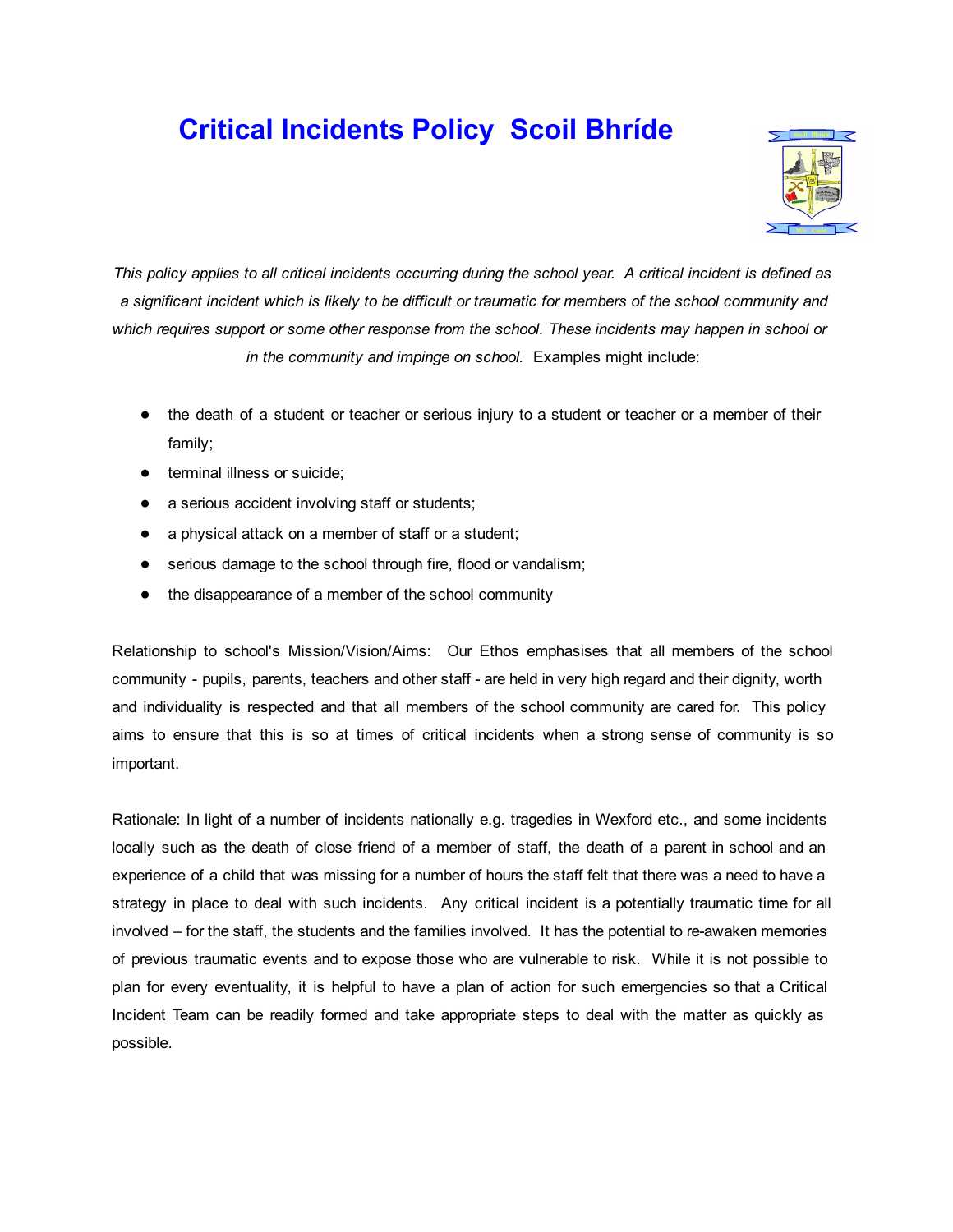This policy is designed to enable the school community to cope better with critical incidents, to mobilise appropriate action and to ensure that appropriate services are offered to those who need them.

#### Goals:

- To have a strategy in place to deal with critical incidents that may arise.
- To specify how the school will respond to critical incidents.
- To specify roles and responsibilities when such emergencies arise.

#### Procedures to be followed in the event of a Critical Incident

Immediate Response: In the event of a critical incident, the Principal or teacher in charge will deal with the emergency calmly and efficiently. This may involve calling emergency medical or other services. It may involve implementing emergency evaluation procedures or other health and safety measures. In the event of medical emergencies the school's procedures outlined in our Health and Safety policies should be followed. The Principal or teacher-in-charge should contact the family as soon as practicable. A list of emergency personnel and their phone numbers will be maintained by the Office and prominently displayed there for such emergencies. A list of high-medical-risk students will also be maintained by Office staff and displayed in a prominent location.

Critical Incident Team: As soon as practicable afterwards the Principal will call a meeting of the Critical Incident Team to advise on how the school should respond. The team will comprise the Principal, Deputy Principal, Assistant Principal's, Home School Links Officer, and the School Chaplain. The team should meet at least once a year to review this policy and any associated action plans.

The team will meet as soon as possible – it should not wait until all members are able to be present but should act as quickly as circumstances require. Any person who has knowledge of the person(s) or event or circumstances of the incident is invited to make that knowledge known to a member of the team as soon as possible.

#### Gather accurate information

It is important to obtain accurate information about the incident; otherwise rumours may take over and add to the distress of those involved.

- What happened, where and when?
- What is the extent of the injuries?

#### Contact appropriate agencies

- **Emergency services**
- **Medical services**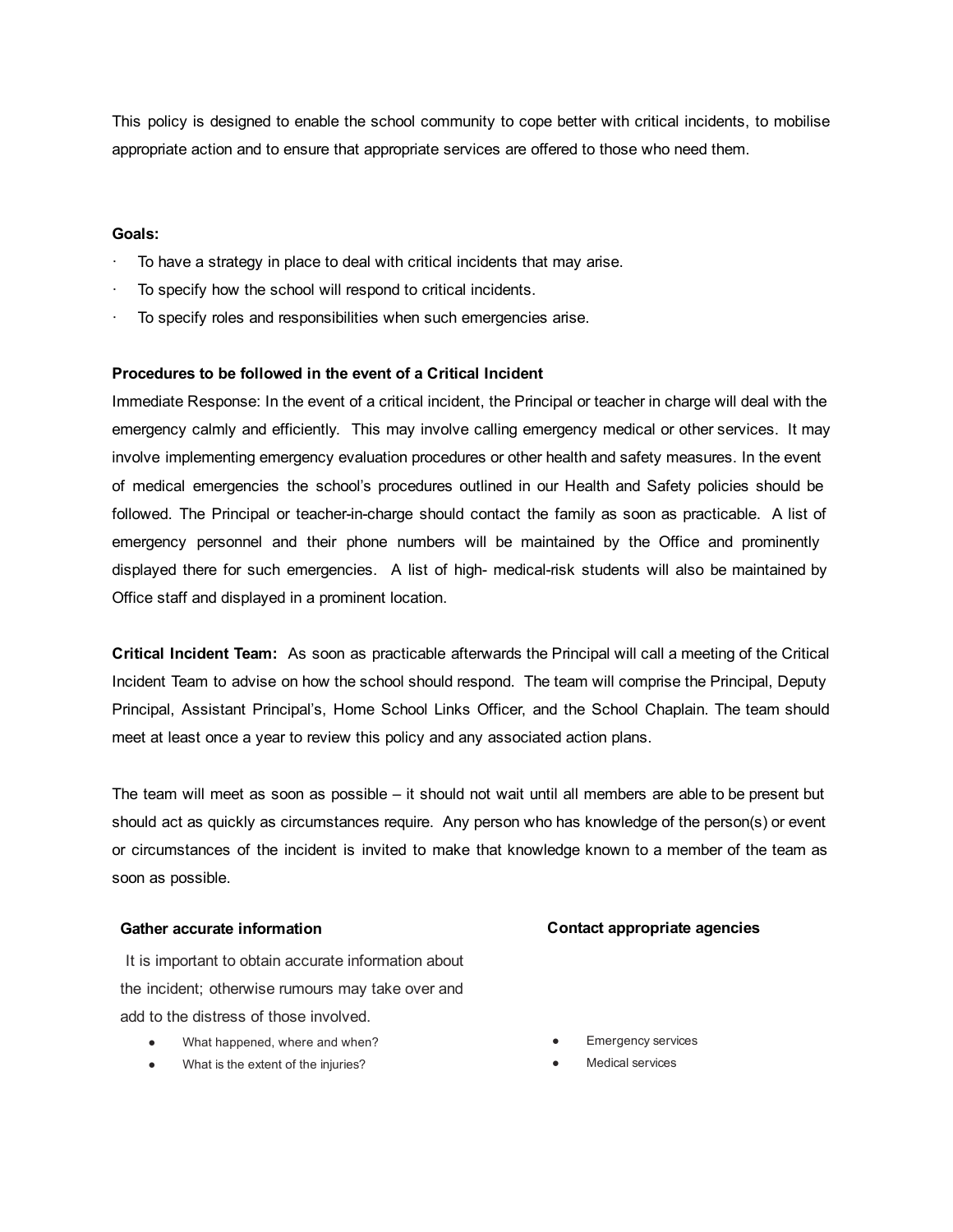- § What is the location of those injured and not injured?
- How many are involved and what are their names?
- Is there a risk of further injury?
- What agencies have been contacted already?
- Health Board Psychology Departments/ Community Care Services
- **NEPS**
- **BOM**
- DES/Schools Inspector.

### Convene a Meeting of the Critical Incident Team and arrange suitable cover for them

The team will share information about the event and will map out a response, which will include the following:

- Ensuring that the normal school routine continues as far as practicable
- Liaison with the person(s) involved and/or their families
- In the event of a suicide, consult with the family about how they would wish the death to be described
- Deciding how the staff will be informed about the incident and ensuring that students are properly supervised while staff is being informed.
- Issues for staff will include:
	- An account of the known facts
	- An opportunity to express their views and feelings
	- Discussion on the best way to inform students about the incident
	- Discussion around identifying vulnerable students and arrangements for same
	- An outline of the routine for the remainder of the day
	- Where a service will be required, a meeting of a core group of teachers should be arranged to make the necessary preparations
	- Give further updates throughout the day as circumstances allow
- Deciding how the students will be informed about the incident
	- o Preferably in class groups or small -groups
	- Depending on the circumstances, a short prayerful reflection may be required; it would be wise to have a few short alternative reflections attached as an appendix to this policy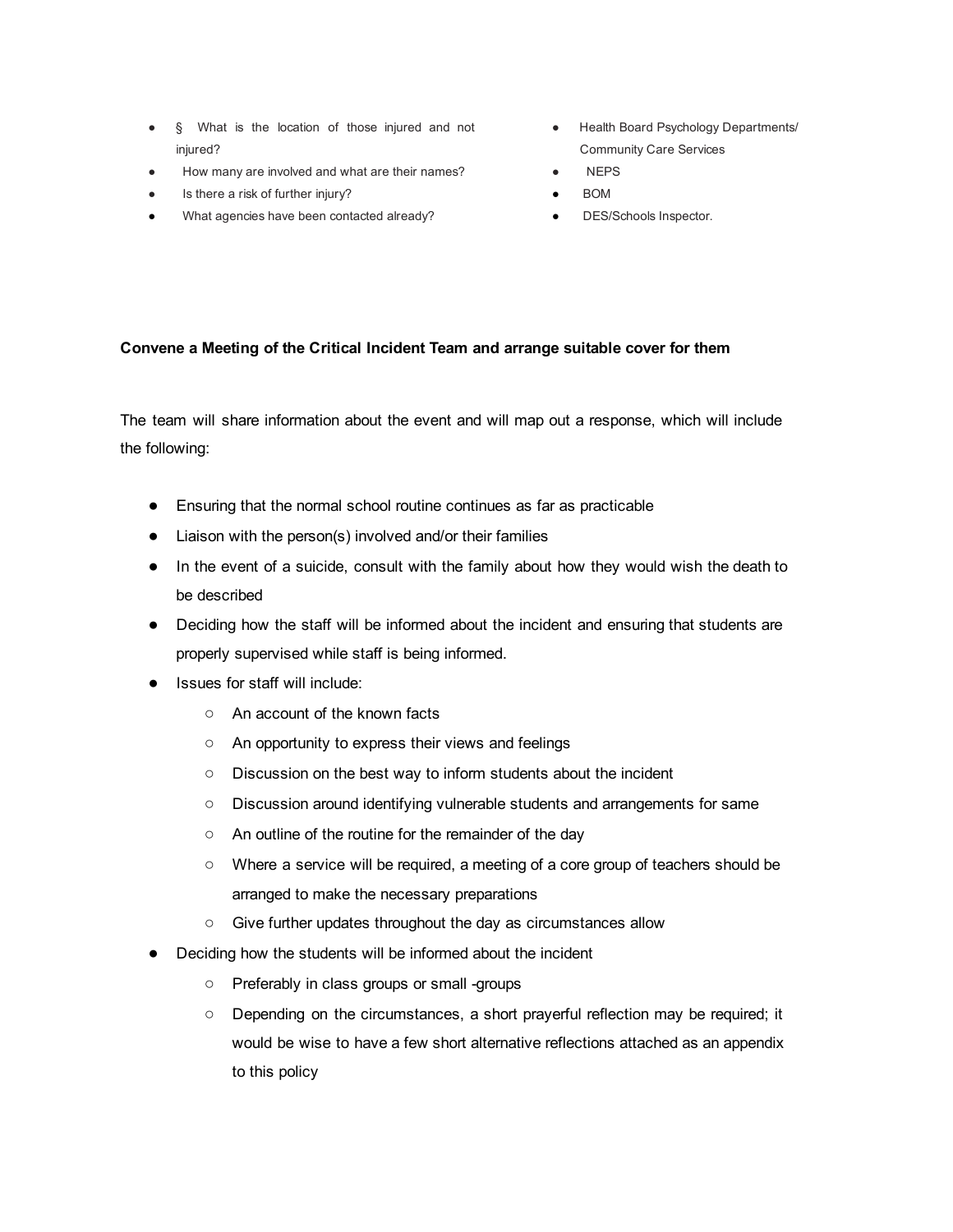- Making arrangements for service(s) in the school
- Making arrangements to visit with the family as appropriate and acknowledge their feelings
- Making arrangements with the family for the involvement of the school in any funeral or other services
- Making provision for counselling and support for students as appropriate
	- The Convent Oratory will be made available for Teachers and students to meet and pray
	- Arrange for suitable expertise from outside agencies to meet with students as appropriate and with parental permission
- Making provision for counselling and support for staff as appropriate
- Preparing a written statement for the media (where one is required); deciding on a spokesperson and a support person for the spokesperson
- Making provision for keeping a written record of the event and the school's response and developments as they unfold
- Ensuring that at least on phone line remains open
- Consider which students may wish to attend the service(s) and make appropriate arrangements; if a school closure is required consult school management (Board Chairperson) and the school Inspector
- Plan time, venue and agenda for further meetings of the group

# Longer Term Actions

In due course

- Consider whether a referral to the Health Board may be advised for any student
- Evaluate the effectiveness of these procedures and amend them accordingly
- Consider how anniversaries should be handled
- Consider how to bring the matter to a formal conclusion, after which no further meetings of the Critical Incident Group will be required in respect of the incident